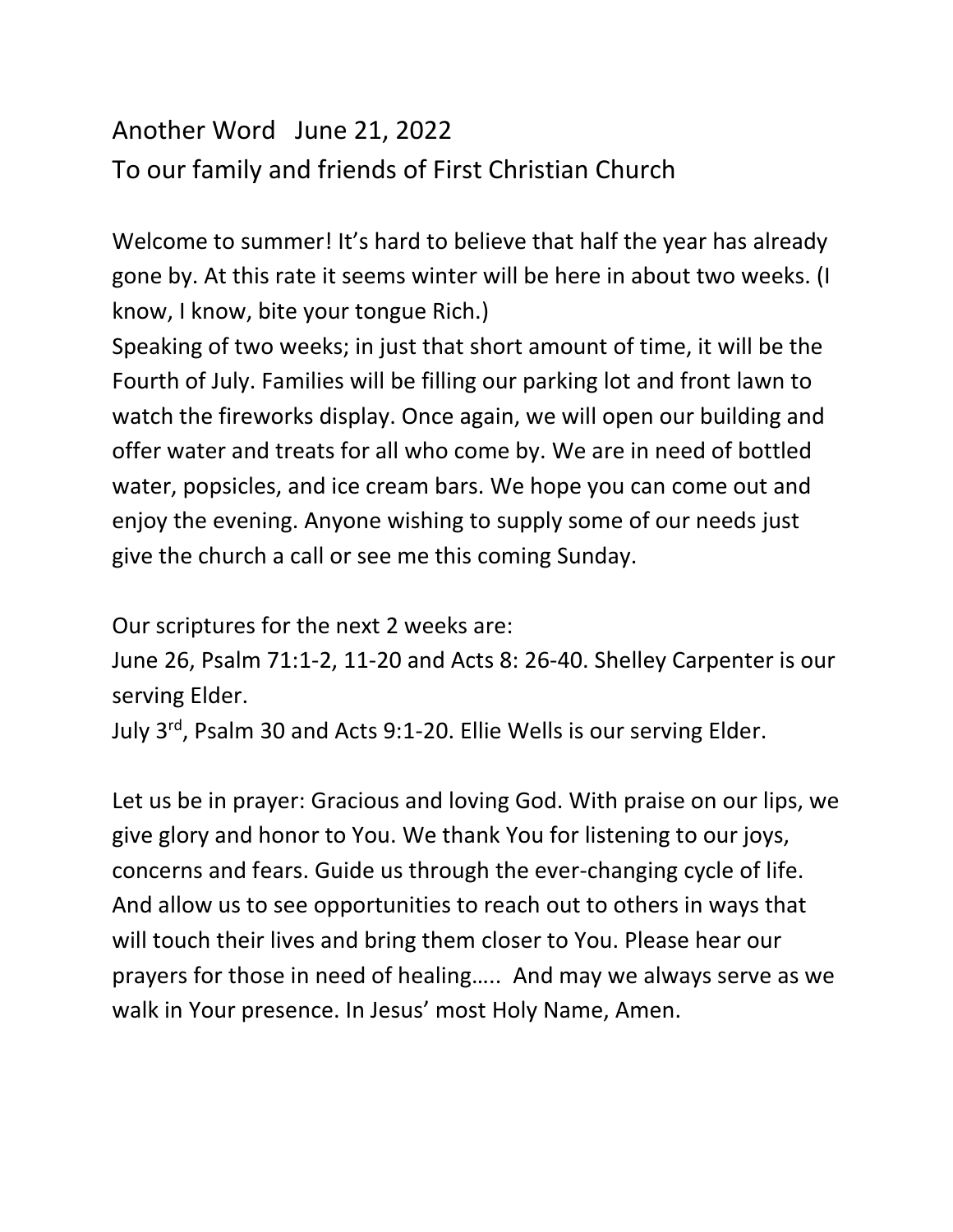Whenever I go to the grocery store I buy 2 or 3 candy bars. When the bill is paid, I say thank you and hand one of the bars to the person at the register, one to the person who bags our food, and if I'm at Buehler's, the third goes to the person who puts the bags in my car. I love watching their faces light up with a big smile as they receive an unexpected gift. Even the spirits of the people in line behind me seem lifted, all due to a simple gesture of kindness. I get to see smiles. But do little kindnesses actually stay with people? Do they matter? And can they change lives?

I read a story the other day that I think answers all of these questions. A man goes through a drive thru every morning for a cup of coffee. And every morning, he not only pays for his coffee but also pays for the order placed by the person in the car directly behind him, and then asks the attendant to "wish them a good day." His intent is to secretly spread a little kindness and make someone smile each day. He wants nothing in return. Hmmm. Sounds like Acts 20:35, It is more blessed to give than to receive."

One day, while reading the paper, the man noticed an anonymous letter that started out; "To the person who paid for my breakfast on July 18.." The writer went on to say that it was that simple act of kindness that made them stop and reconsider their plans to take their own life later that day.

We are instructed by God to give love and kindness to others in many ways. A kind word, a candy bar, buying a breakfast, the list is endless. Sometimes, as a bonus we may see smiles; often we may never see any